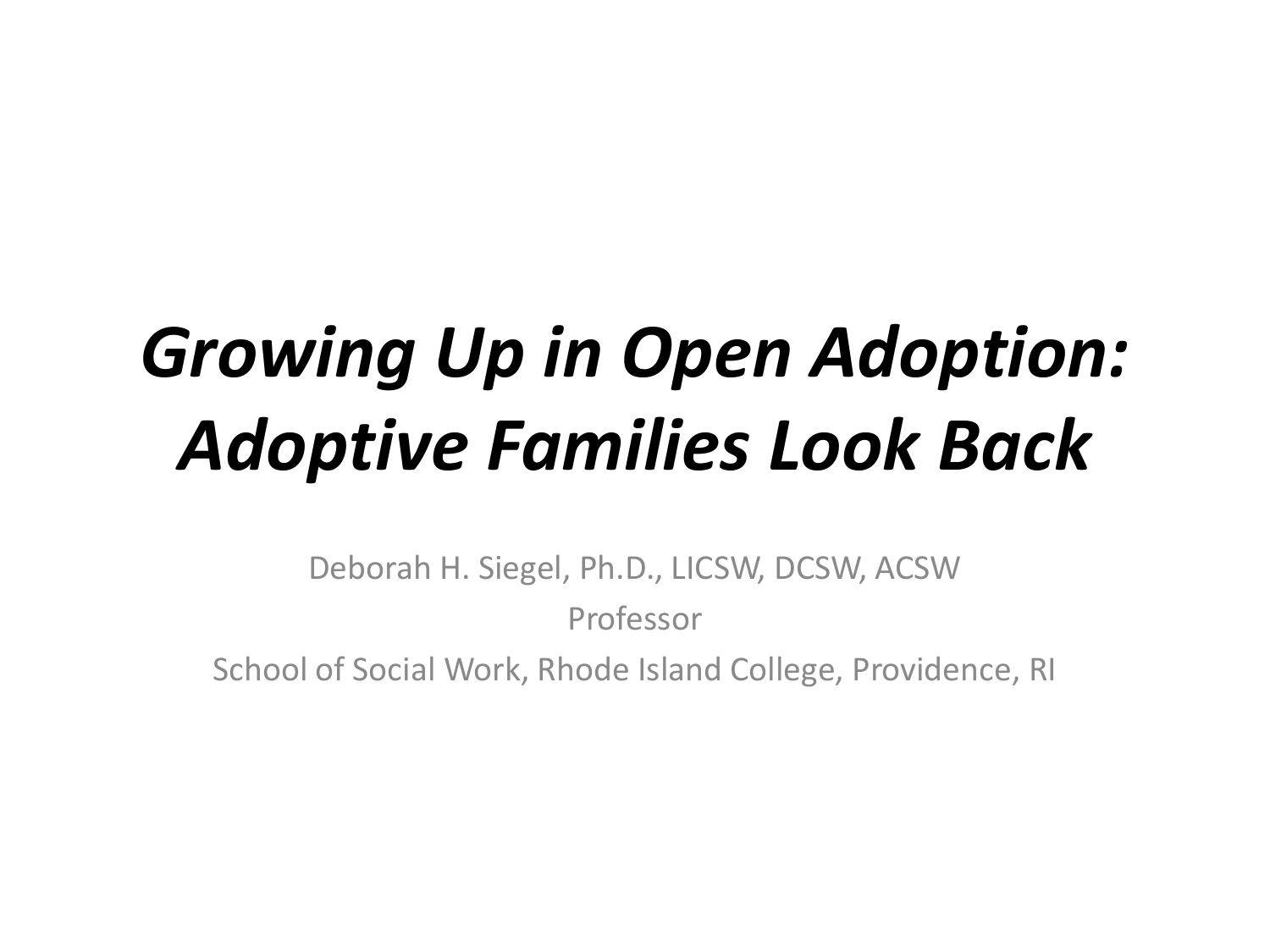#### What I sought to find out

- The initial research questions (in 1989):
- What is open in your adoption
- How did you decide on open adoption
- How did you decide how open to be
- What do you now see as the advantages and disadvantages of open adoption
- What are your unanswered questions, anxieties, concerns
- What is your advice for adoption professionals and other parents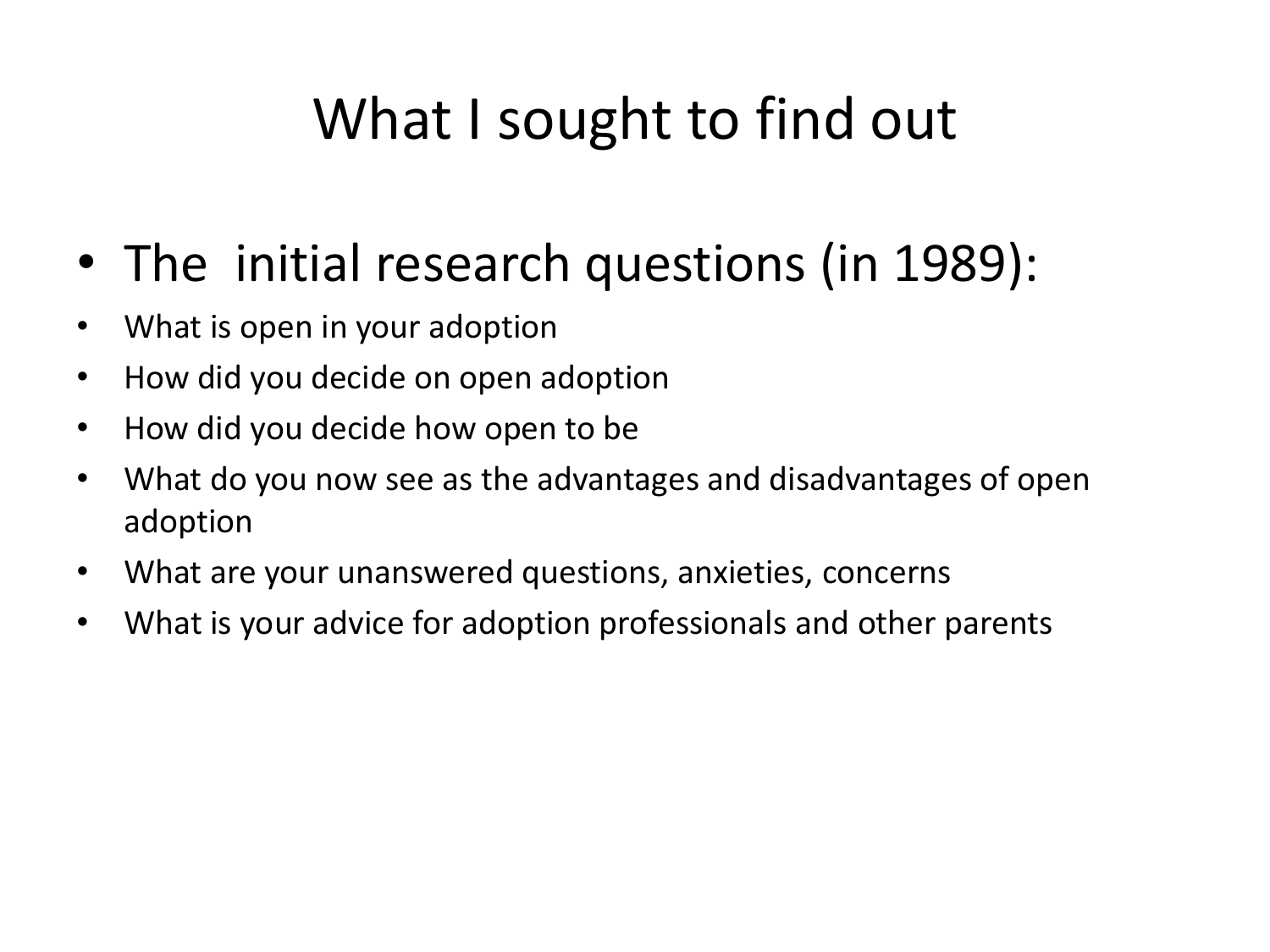# Research Design

- Snowball sampling method
- n=44 parents in 22 families
- Procedures to protect confidentiality and accuracy
- Follow up studies:
	- When the adoptees were ages 7 to 9
	- When the adoptees were ages 14 to 16
	- Now that the adoptees are young adults (interviewed adoptees AND adoptive parents)

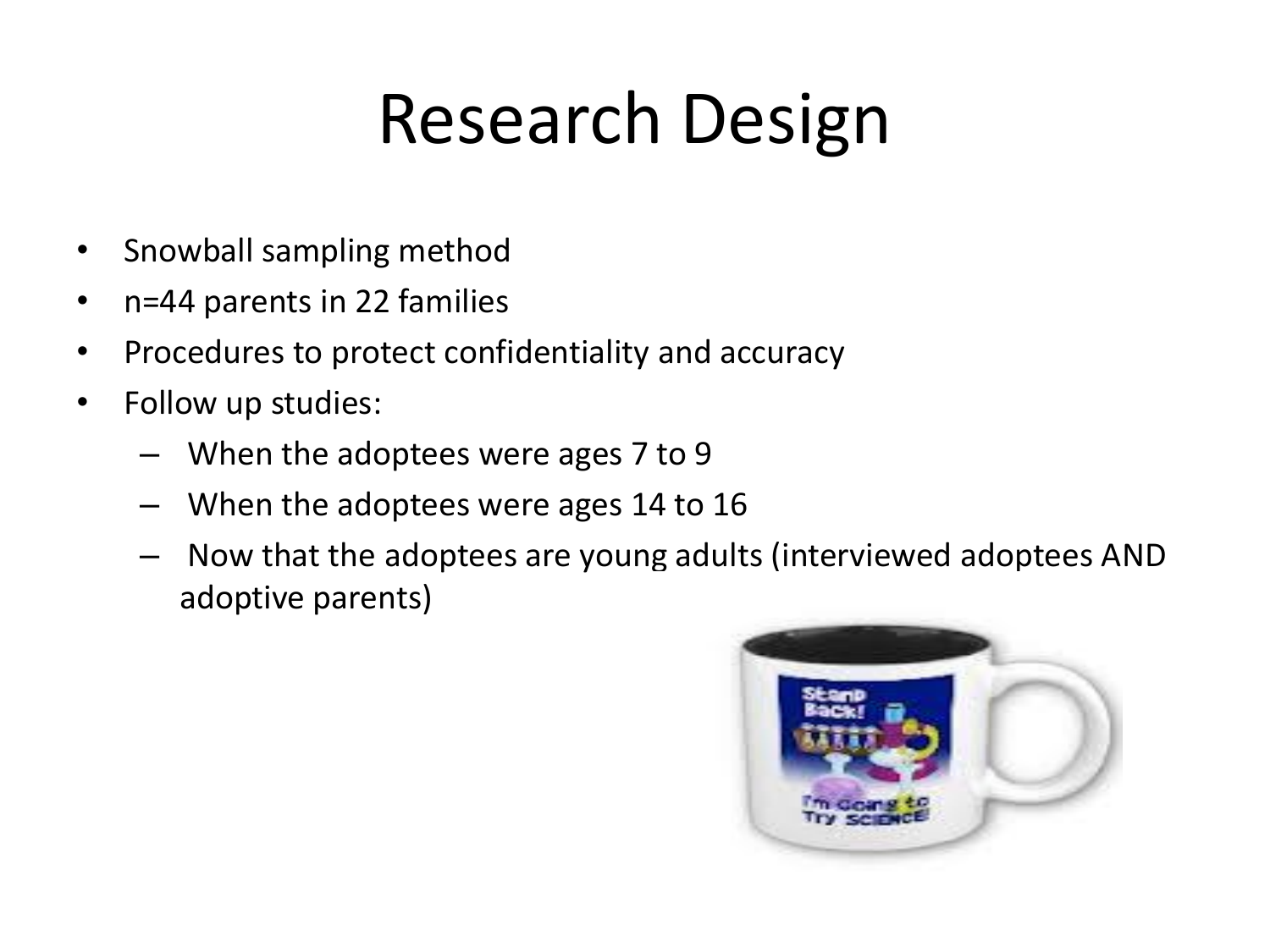

Major Findings (Infancy to age two)

- Phase 1 (infancy to age 2) (n=22 families)
	- Varying definitions of open adoption
	- Wide array of open adoption types
	- Different reasons for choosing open adoption
	- Overwhelming satisfaction with choosing open adoption

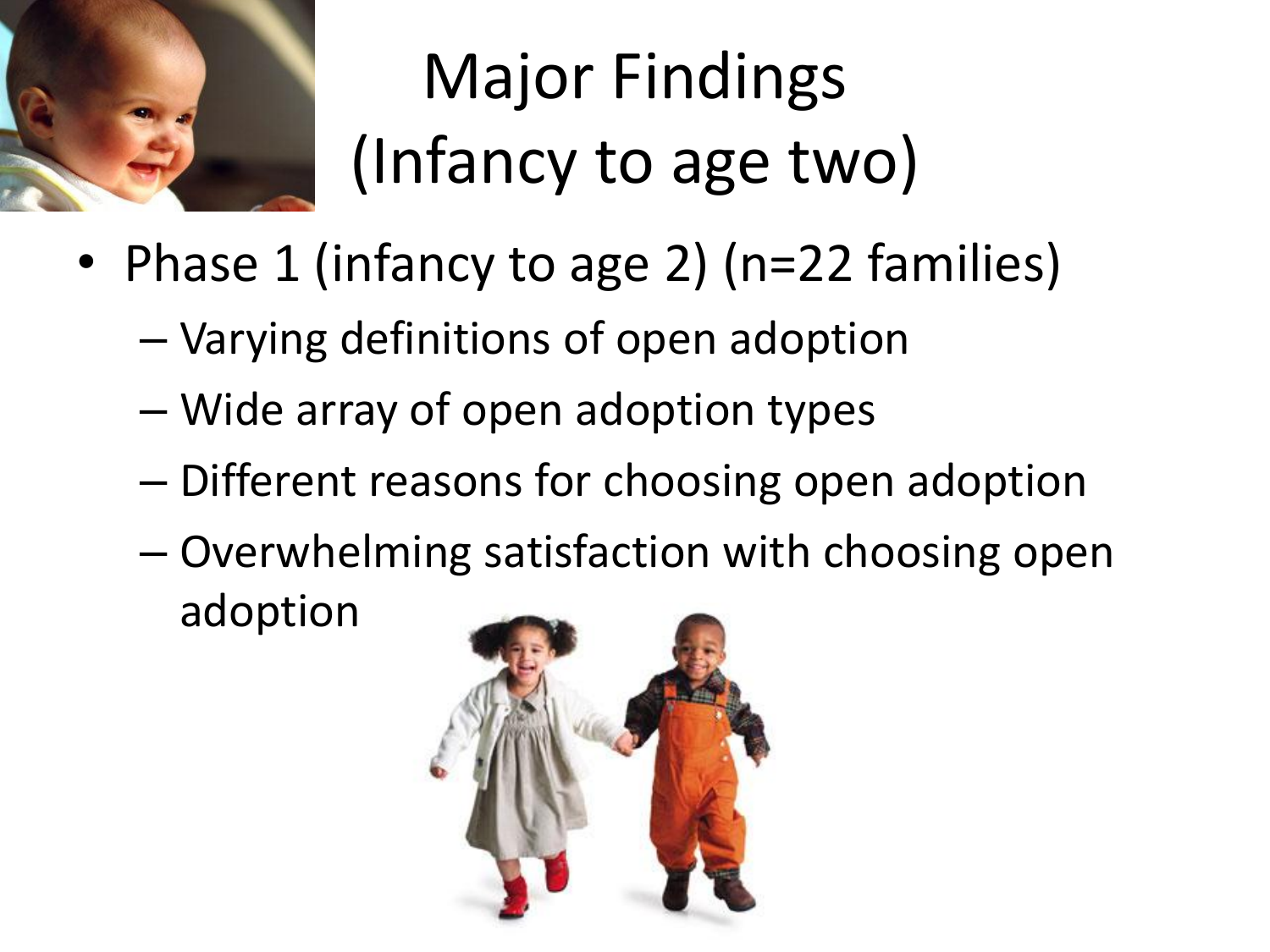

Major Findings (Ages 7 to 9)

- Phase 2 (ages 7 to 9) (n= 44 adoptive parents)
	- Openness arrangements changed over time within families
	- Changes varied in terms of who participated in contact, when and how often it occurred, what contact consisted of
	- In no instance did adoptive parents report unilaterally cutting off contact
	- Parents continued to unambivalently endorse their choice of open adoption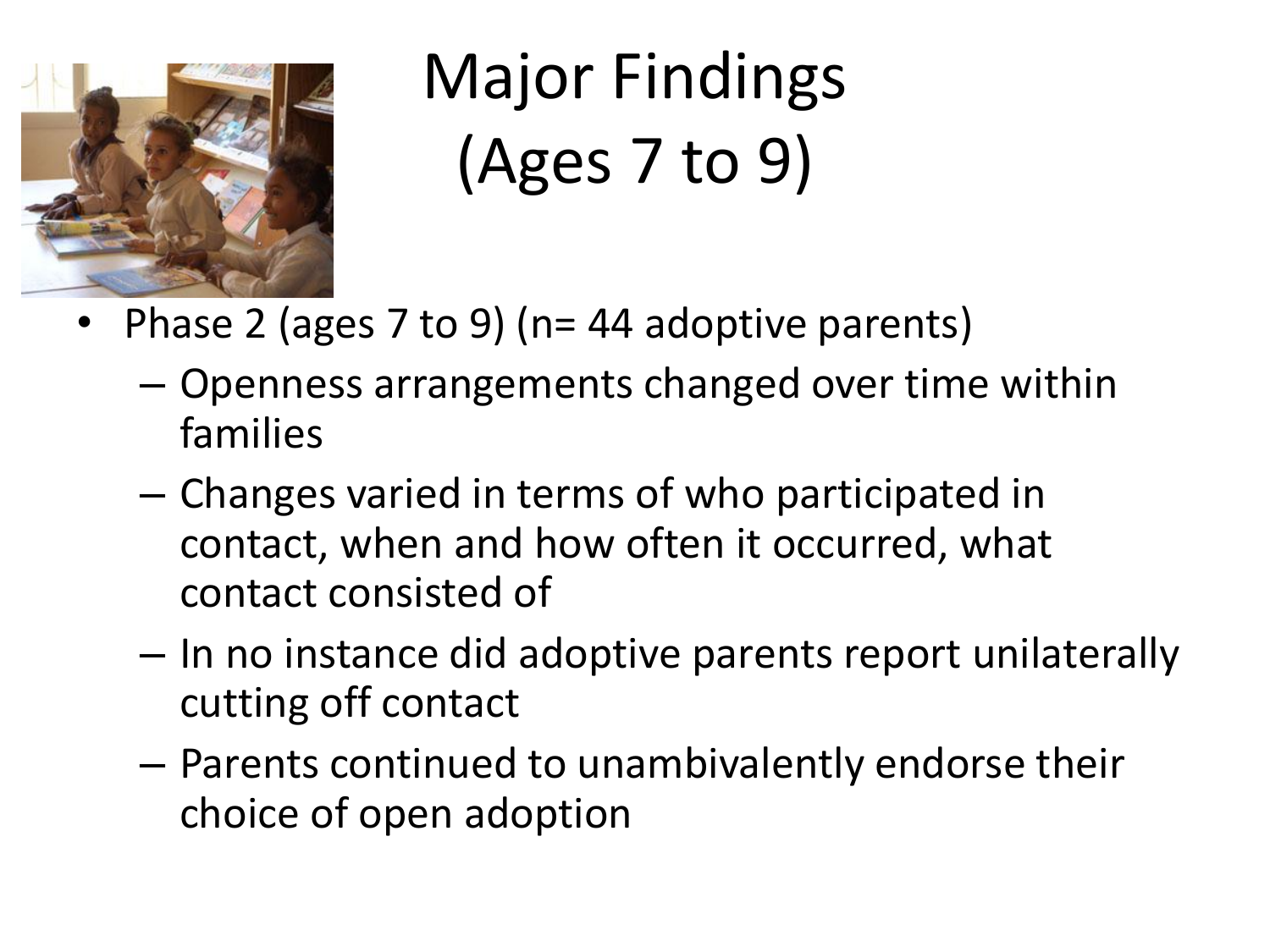

# Major Findings (Adolescence)

- Phase 3 (n= 31 adoptive parents)
	- Adoptive parents remained uniformly committed to maintaining contact with their children's birth parents and saw only benefits
	- In some families, challenges or discomforts in the relationships had arisen; parents saw these as opportunities for growth

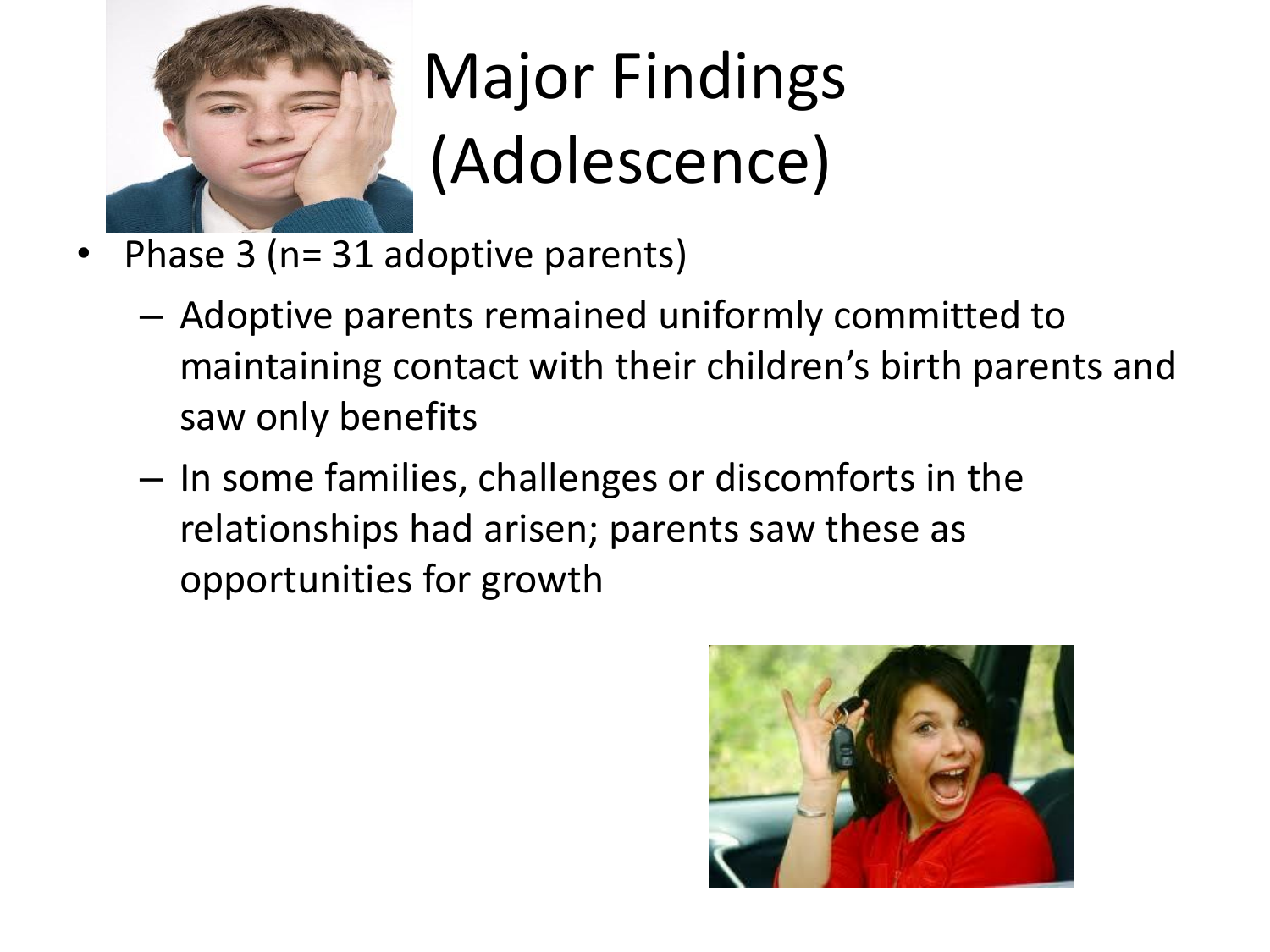### Major Findings

(Young Adult Adoptees, Ages 18 to 23)

- All preferred knowing their birth parents over not knowing
- None saw *openness* in adoption as a major issue in their lives
- Many reported discomforts, issues and challenges

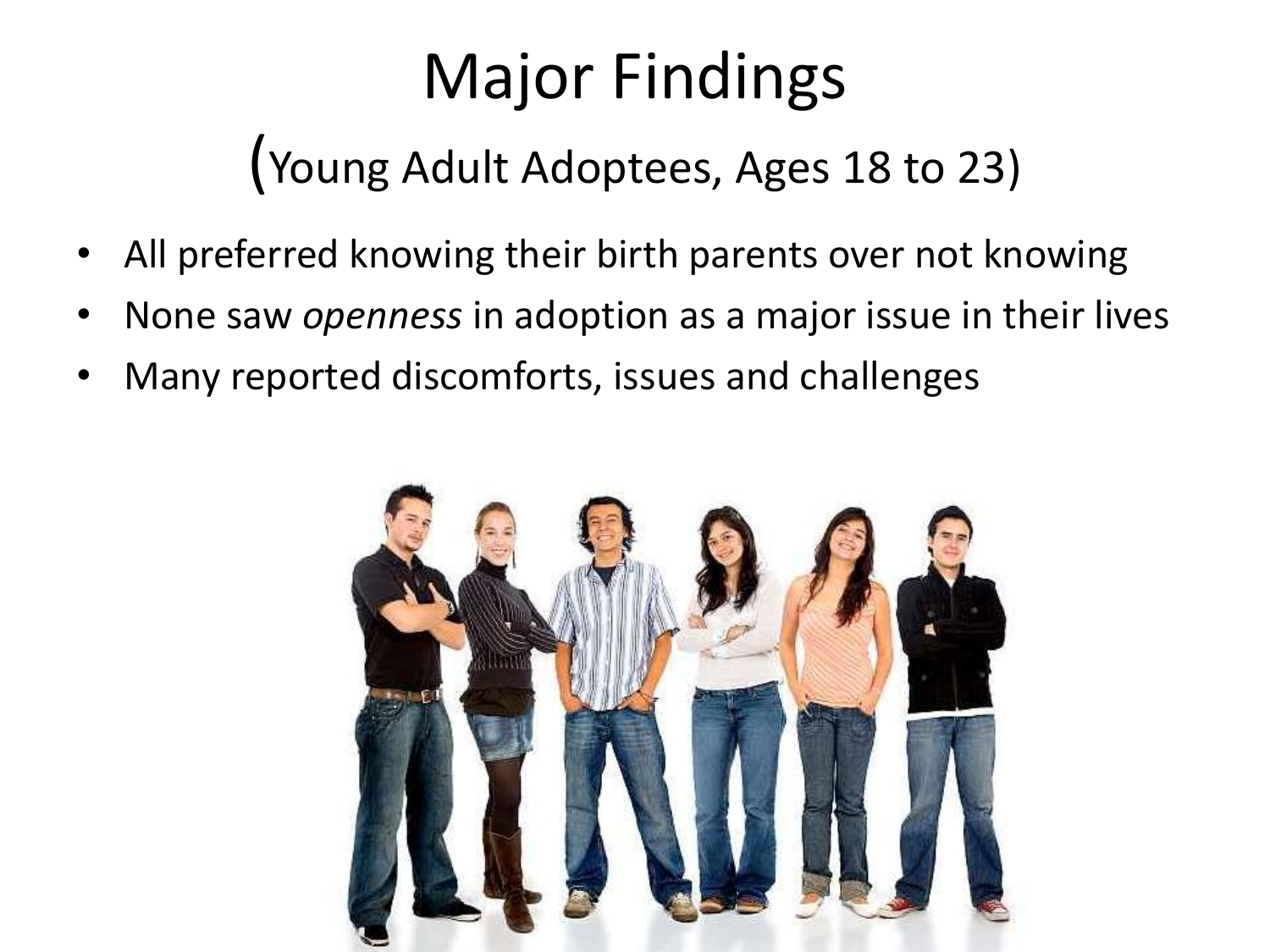#### Major Findings

(Adoptive Parents of Young Adult Adoptees)

- All continued to endorese openness in adoption
- None felt that there had been too much openness

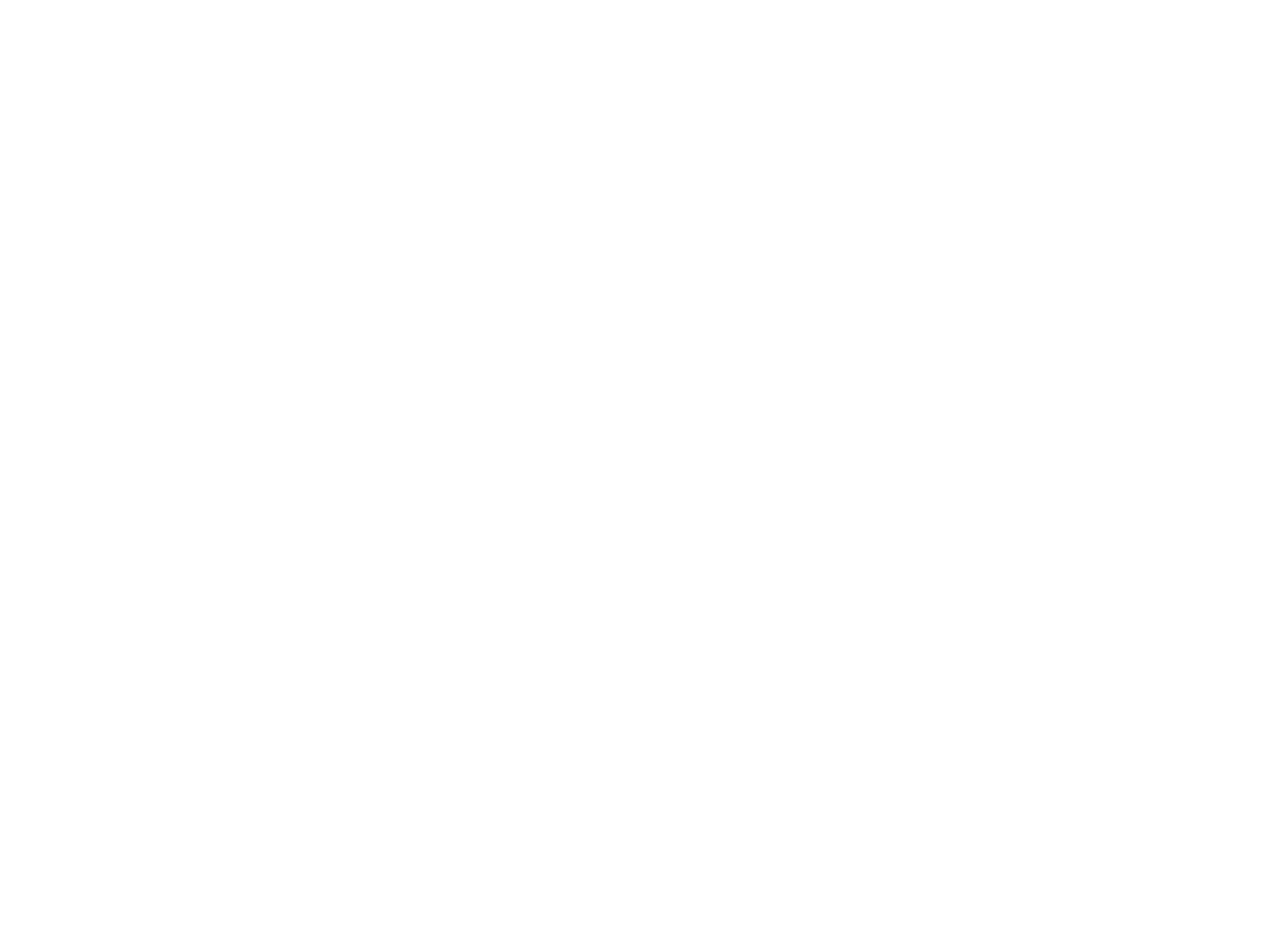# Predictable Challenges

- Adoptive parents mislead, deceive, break promises
- Birth parents fall out of contact, disappear
- Adoptive siblings have different levels of contact; rivalry, sadness, anger, confusion
- Child does not want contact with birth parents
- Birth parent says things that upset the child or adoptive parent
- The internet has opened up a new world of issues
- More...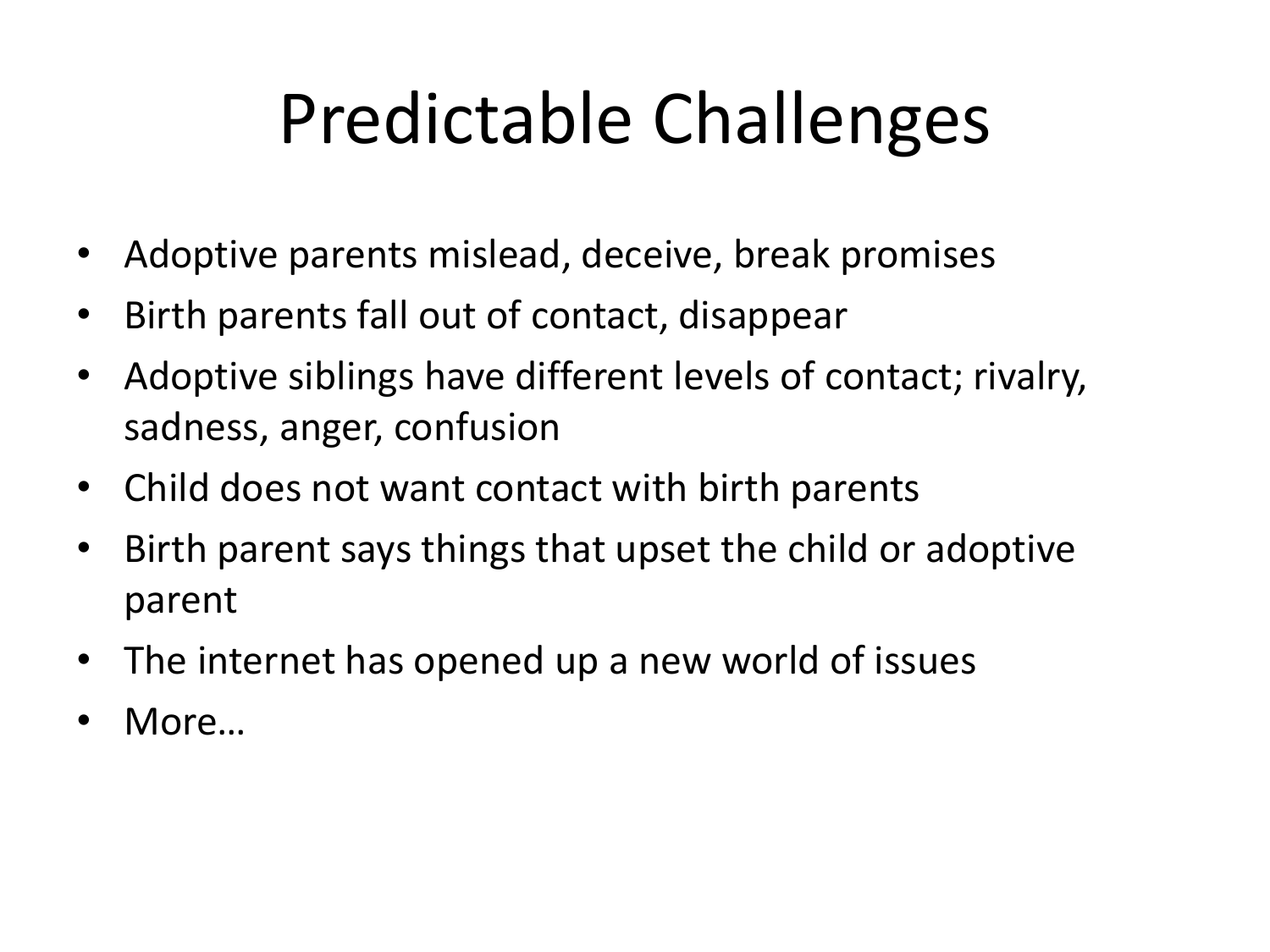#### Guidelines for Successful Open Adoption

#### **Birth/foster/adoptive parent relationships work well when they are based on:** >A Shared focus on putting the *child's* needs first >Honesty >Trust >Respect >Compassion and empathy for one another >Communication of feelings, needs, fears >Flexibility to change the plan as needed

**These human qualities and principles are what make it work**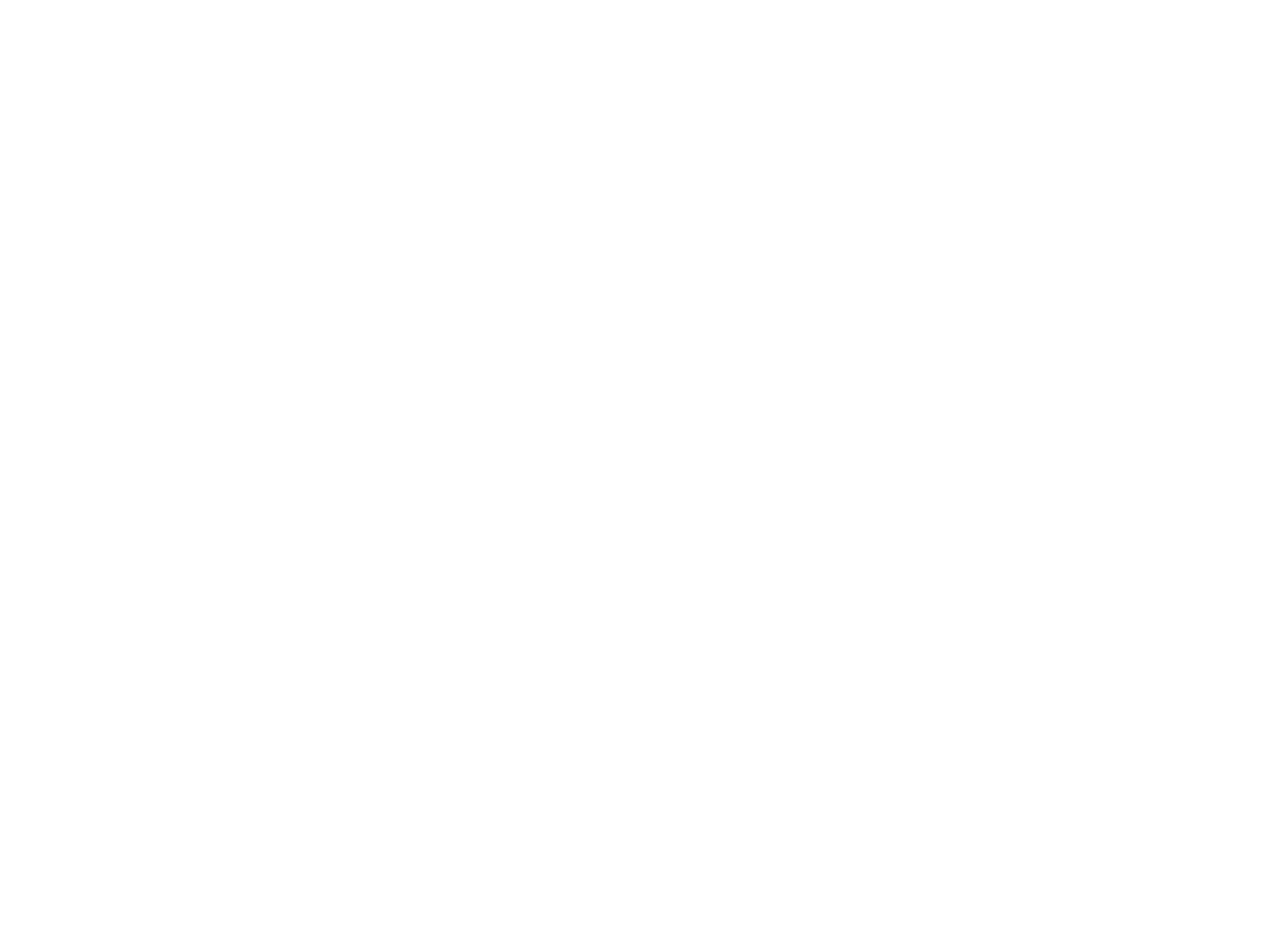### Situations that may upset a child

- O The birthparent gives birth to a younger sibling and chooses to parent that child
- OThe birthparent doesn't respond to the child's letters, facebook messages, phone calls
- OThe birthparent marries
- O The birthparent stops sending a birthday card or holiday greeting
- O One adopted child in the family has more contact with his/her birthparent than another child adopted into the family has
- O The birthparent moves into the neighborhood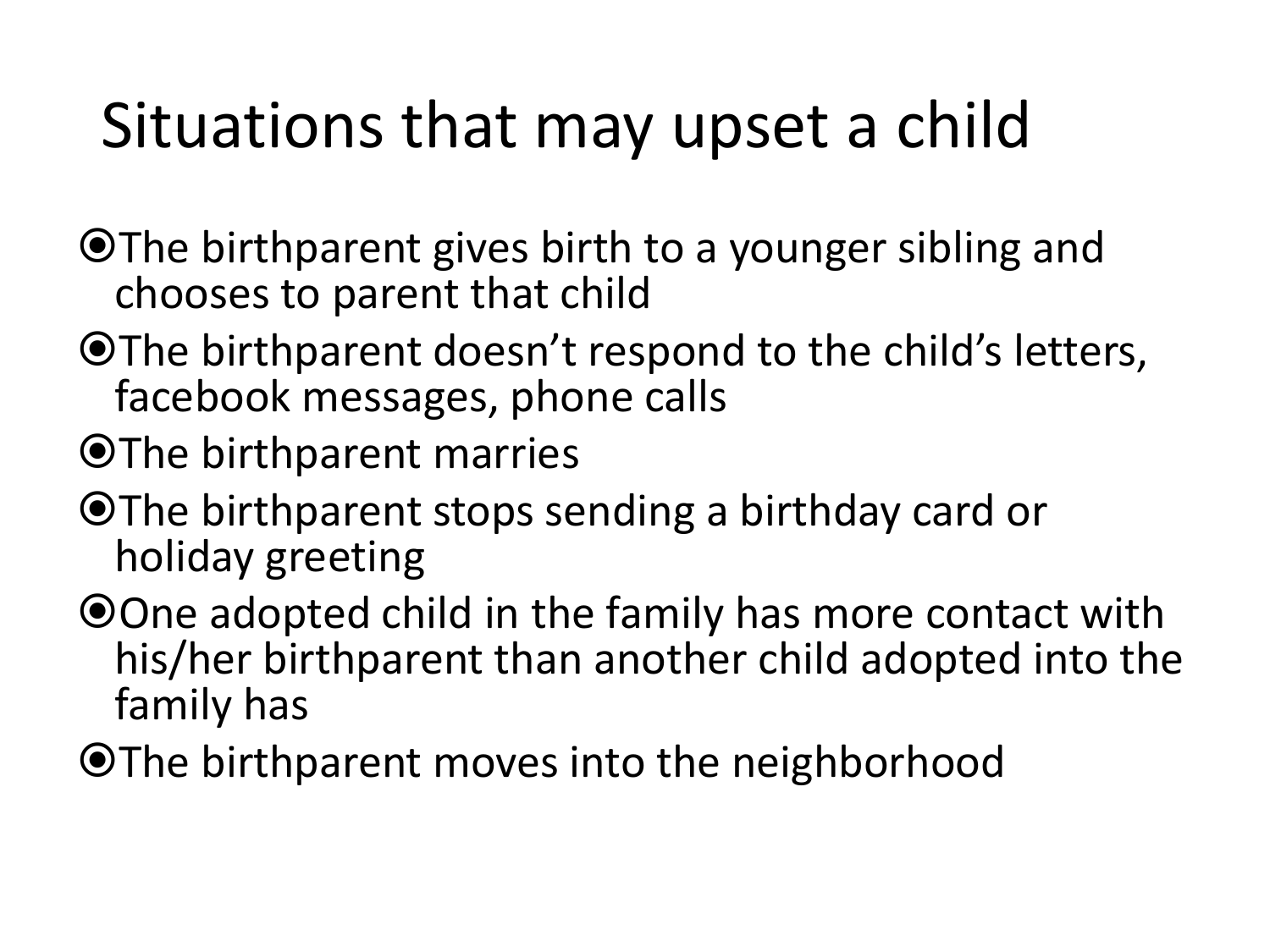# How to rethink the plan once you're living with it

- Talk to each other. Share your needs. Suggest some alternatives. Seek the other's input. Find an option both can live with
- Employ a trained and experienced open adoption mediator who can facilitate difficult conversations and do "shuttle diplomacy".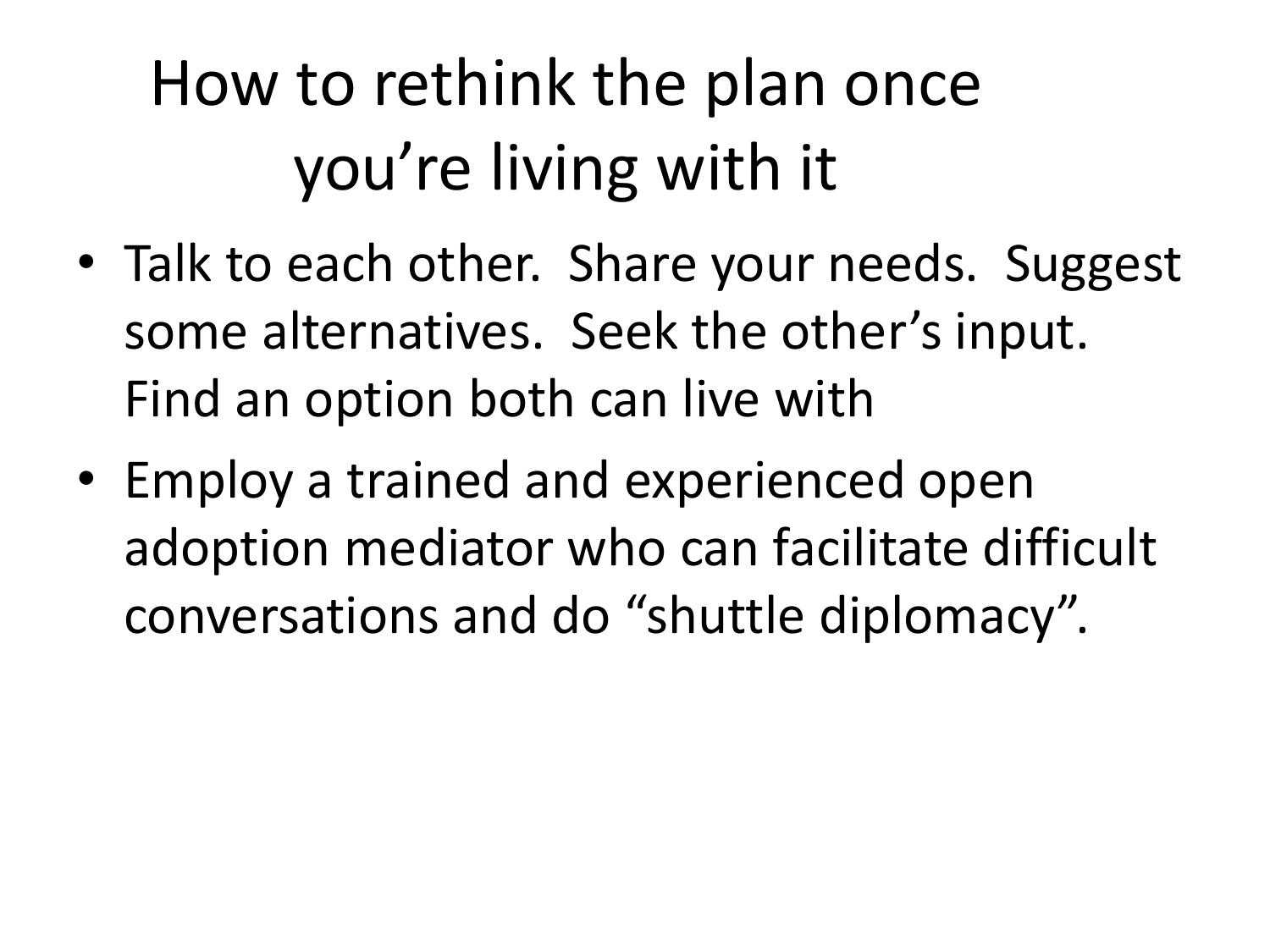Examples of situations that might require a change of plan

- The child does not want to see or speak with the birth parent
- The birth/adoptive parent's life is too stressful right now to handle a planned visit
- The adoptive parent is uncomfortable with the birth parent's behavior during a visit
- The adoptive parent is uncomfortable with the contents of a letter, e-mail, conversation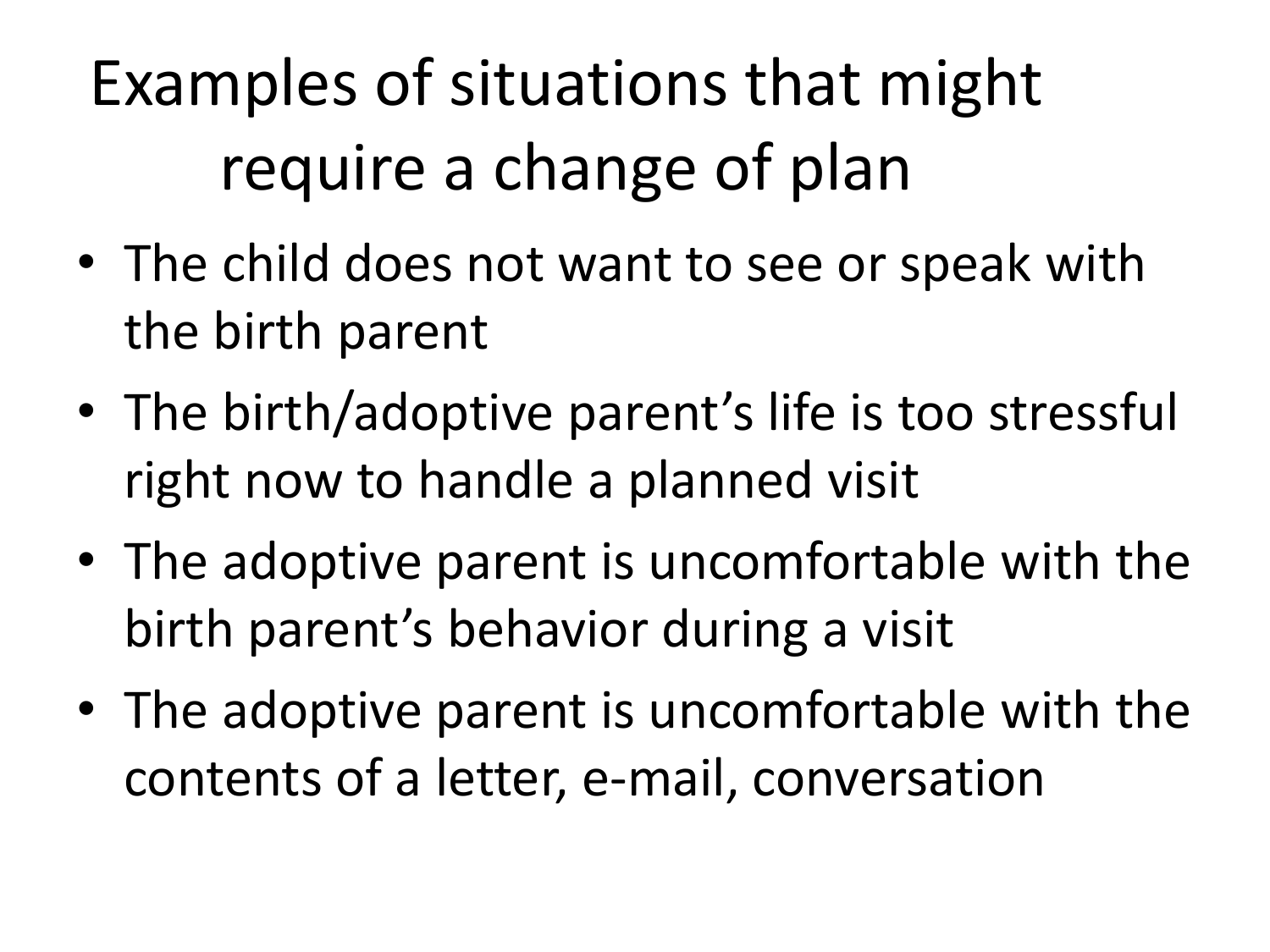## Expect that needs may change

• Every open adoption agreement should explicitly include a way for the participants to renegotiate the agreement over time. It can be unrealistic to expect that the contact agreement that makes sense in infancy will also make sense in adolescence. Everyone's lives change over time.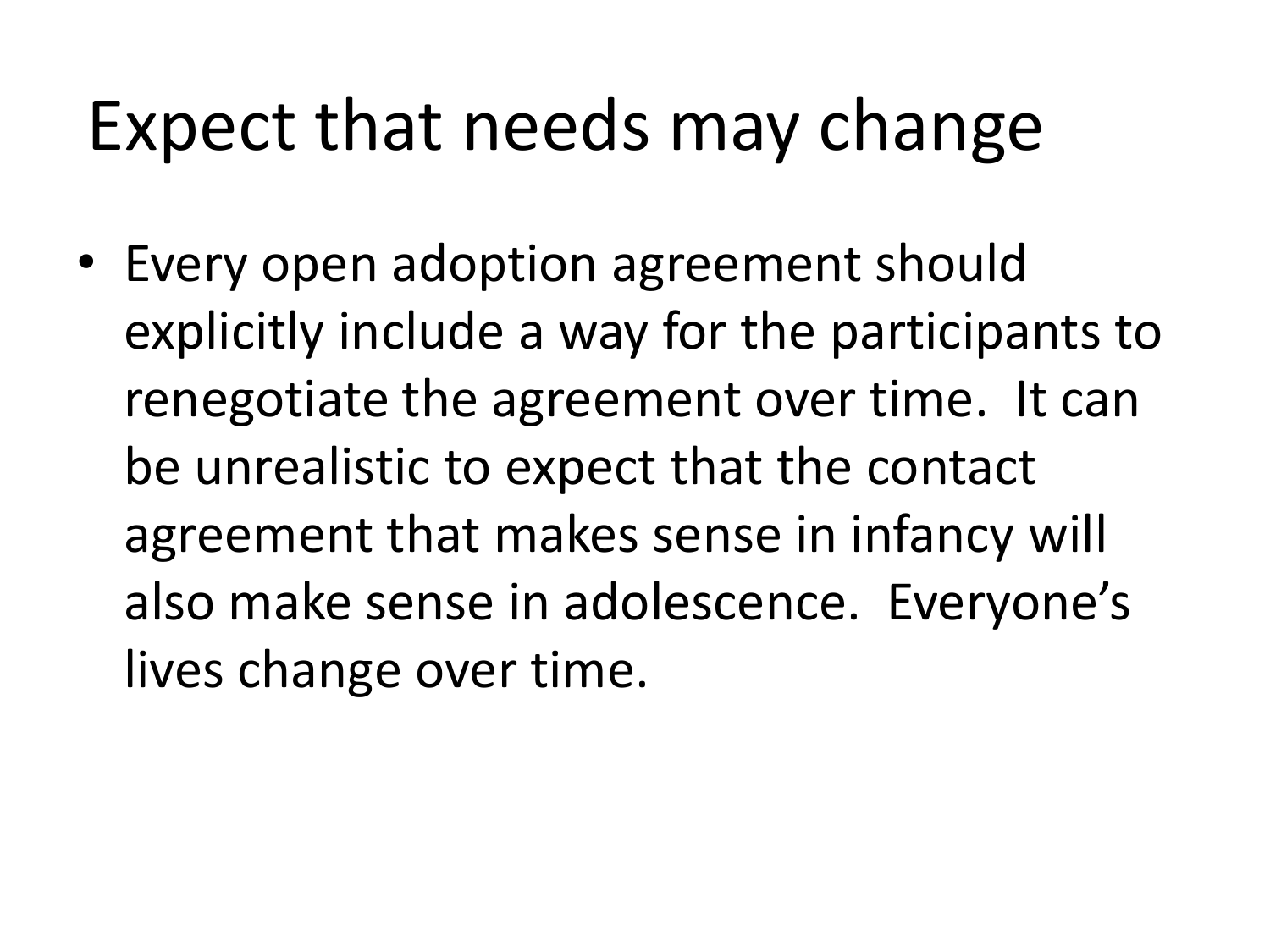# Guidelines

- Plan for as much contact as *both* sets of parents are comfortable with
- Only make promises you can keep
- Nudging a door more open later is less hurtful than moving it less open
- Keep the door ajar. Instead of cutting people out completely, find a safer, more comfortable way to sustain connection.
- Keep the trail warm. Don't lose touch completely. That way, the child knows that access is possible.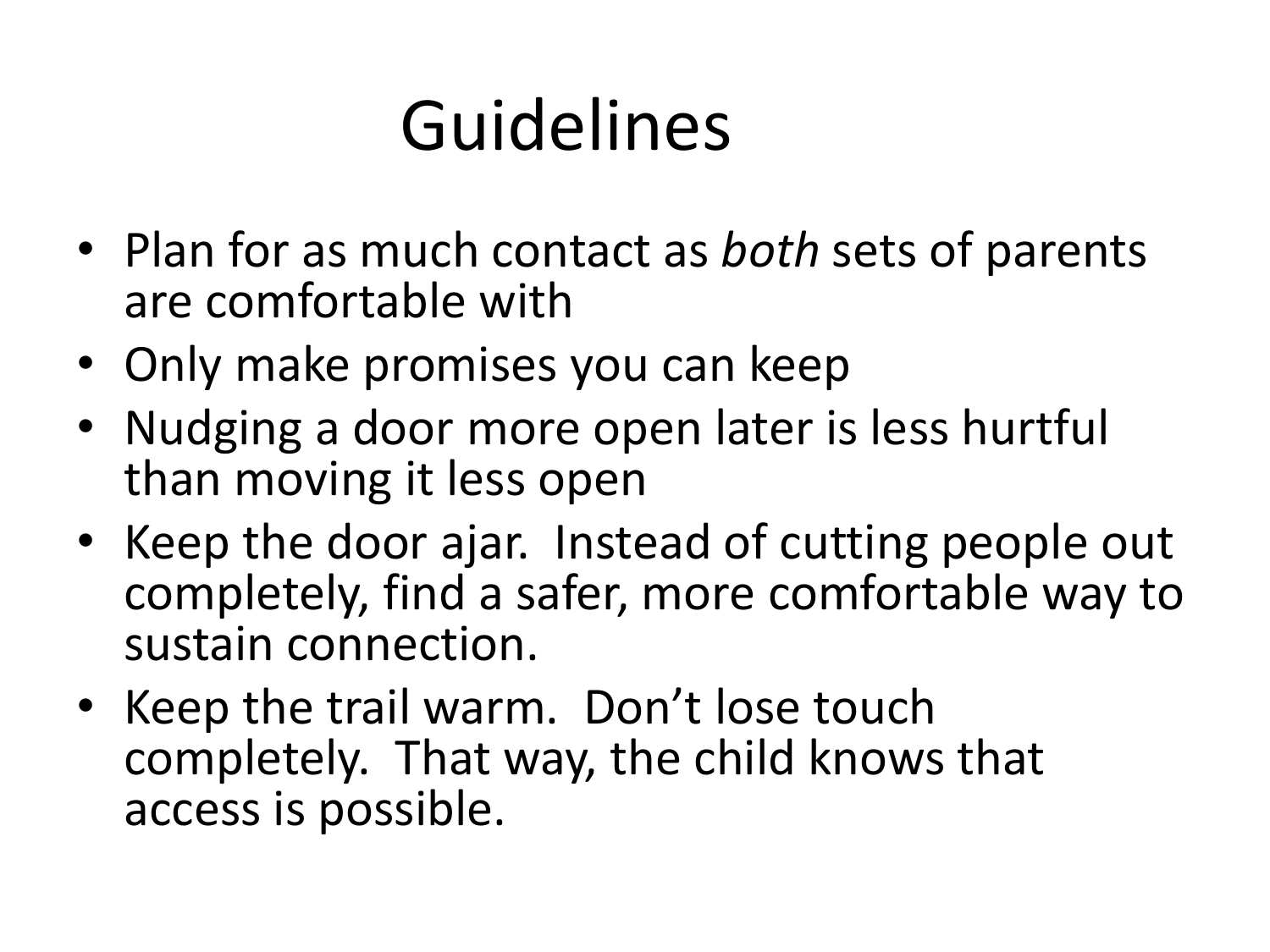# Guidelines, CONTINUED

- Connect with other bio/adoptive parents living with open adoption, for support and ideas about how to cope with discomforts that may arise
- Adoptive parents: understand that birth parents may fear being scorned, judged, mistrusted, rejected
- Birth parents: understand that adoptive parents may fear the same things, in addition to your intruding in unwelcome ways, or doing something that hurts the child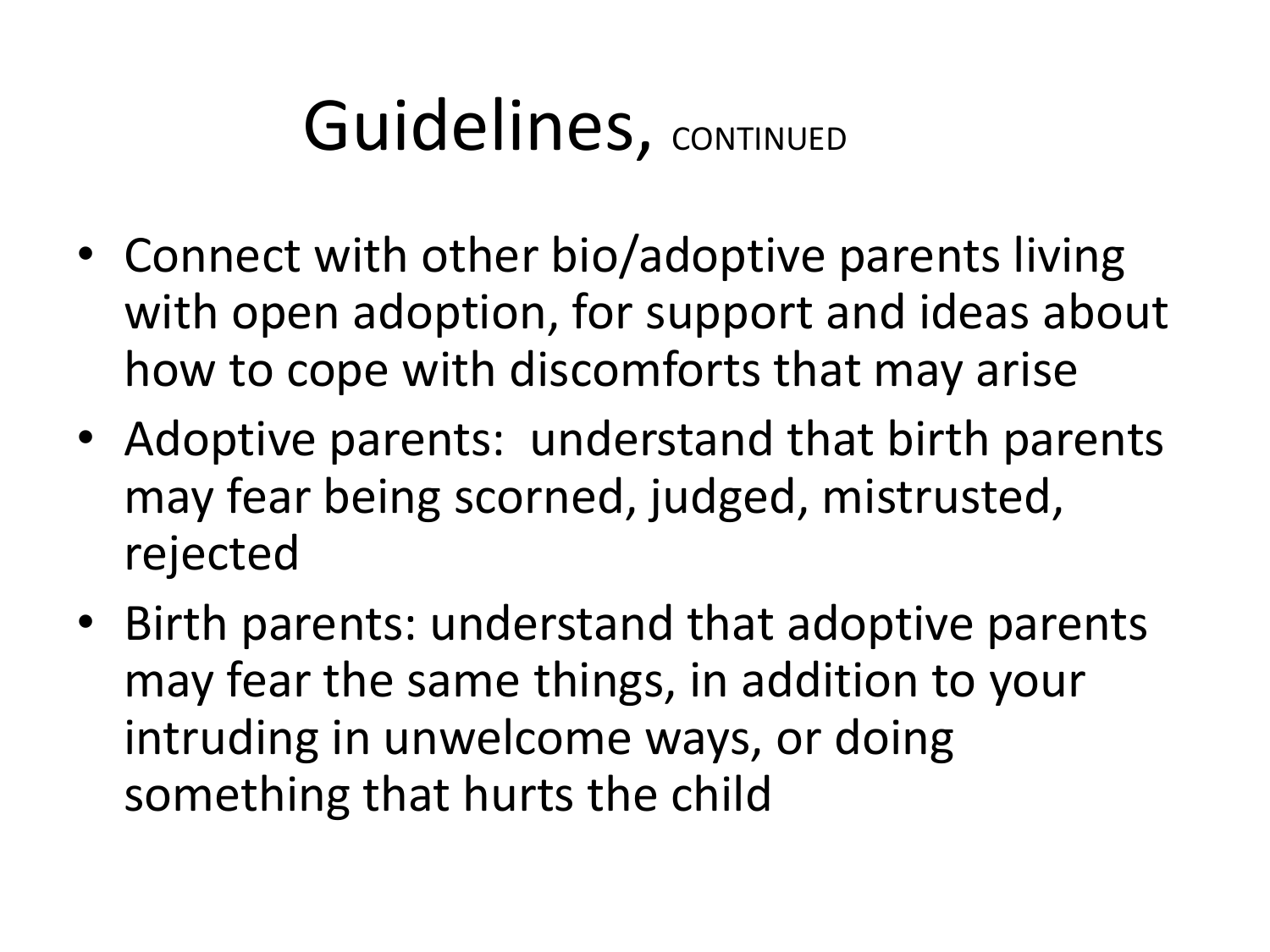## Guidelines, continued

 If there are face-to-face visits, use them as an opportunity to show the child that there is no competition between families. Birth and adoptive family members should use visits to do fun things *together*. Joint outings help the child feel safely enveloped in love by two sets of parents who are not competing for the child's loyalty.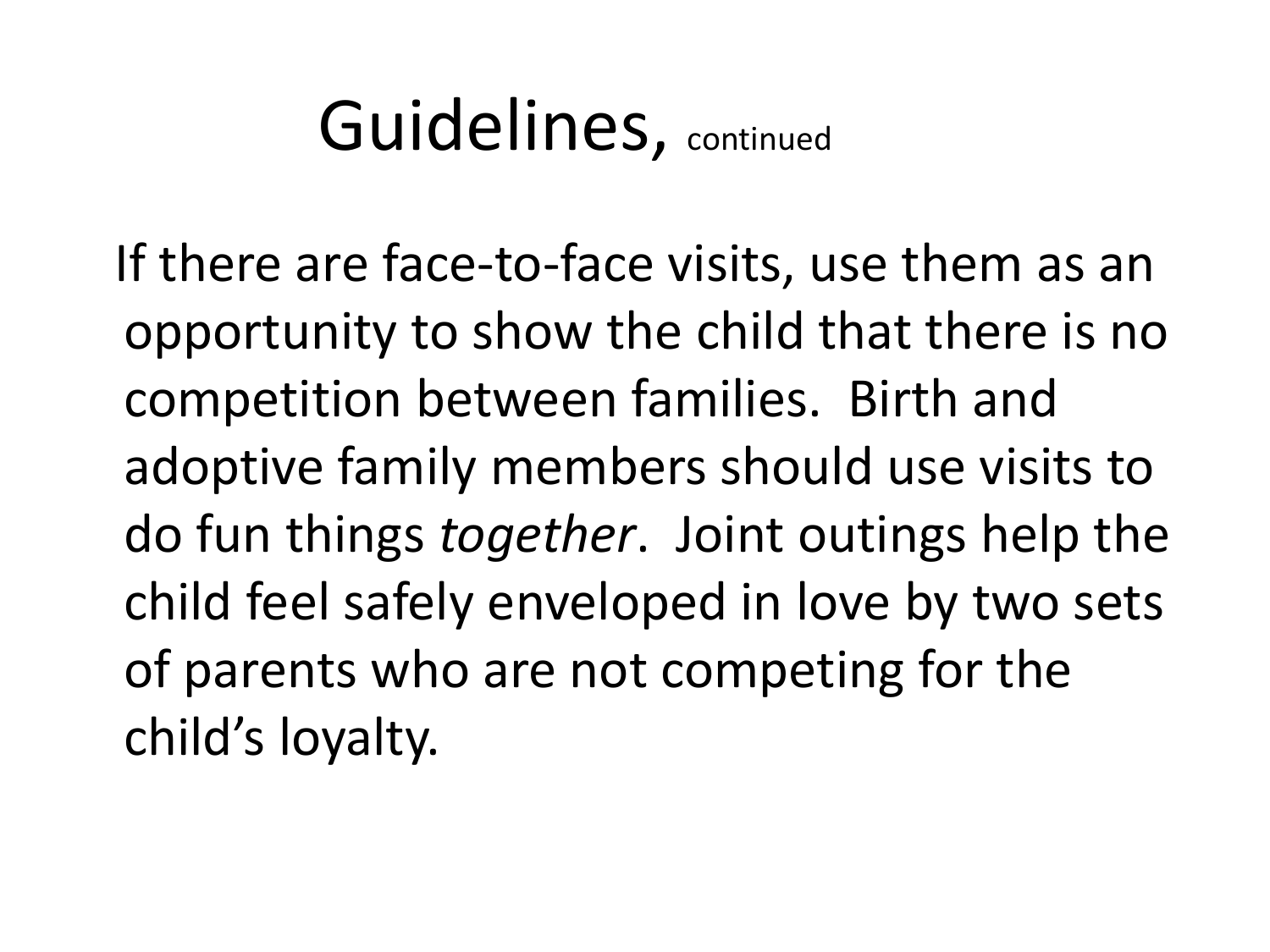# Advice for Professionals

- Give us voice and choice
- Give us information; what to expect
- Do not tell us how to live our lives; do not try to control us
- Recognize that one size does not fit all